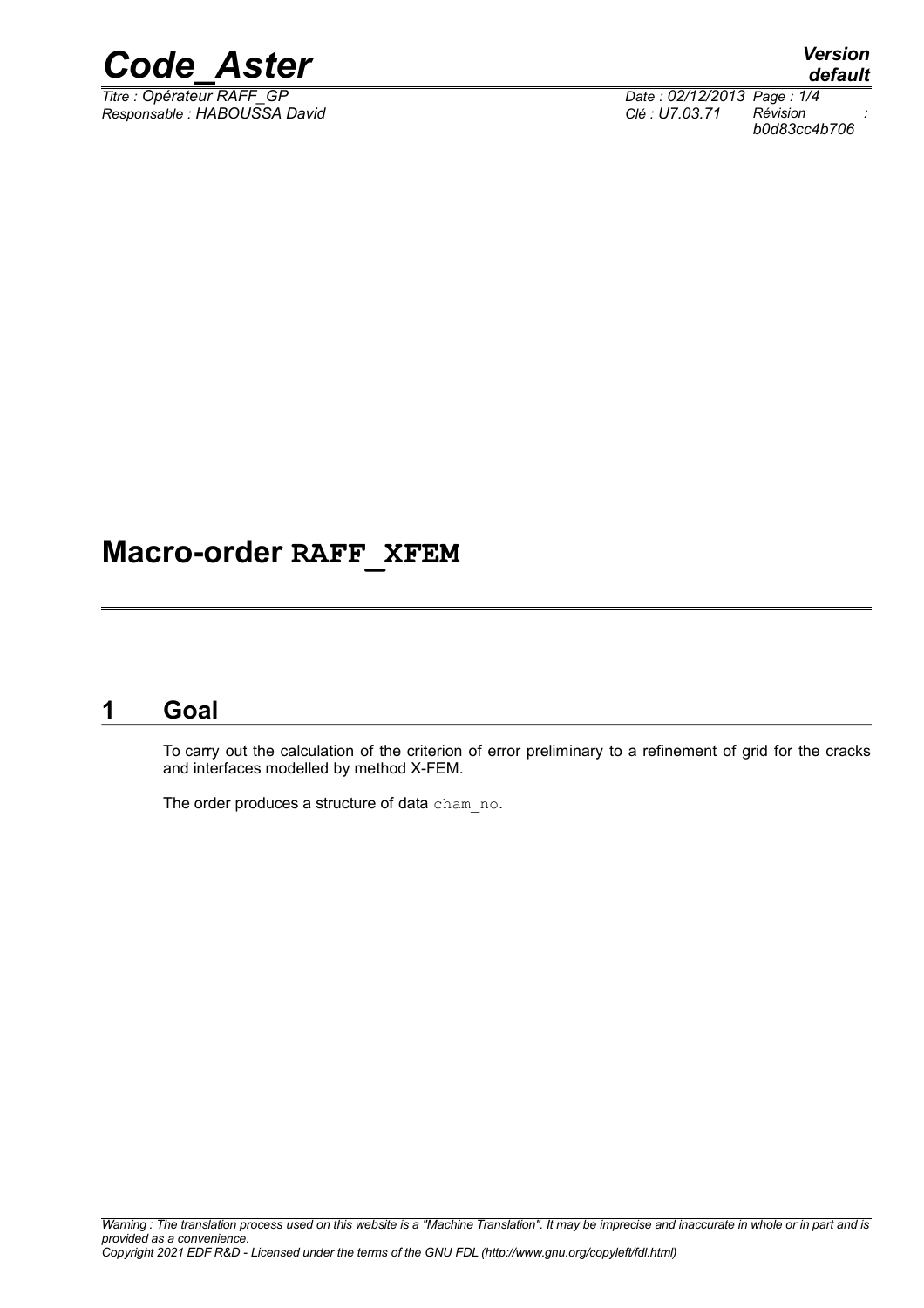# *Code\_Aster Version*

*Titre : Opérateur RAFF\_GP Date : 02/12/2013 Page : 2/4*

*default*

*Responsable : HABOUSSA David Clé : U7.03.71 Révision : b0d83cc4b706*

# **2 Syntax**

```
Fr = RAFF_XFEM
(
   \sqrt{V} TYPE = / VDISTANCE', [DEFECT]
               / 'ZONE'
  # SO STANDARD =/ 'DISTANCE'
  \bullet CRACK = (FISS1, FISS2,), [ l fiss xfem ]
  # SO STANDARD =/ 'ZONE'
  ♦ CRACK = FISS1, [ fiss_xfem ]
  \bullet RAY = R, [R]
 ),
```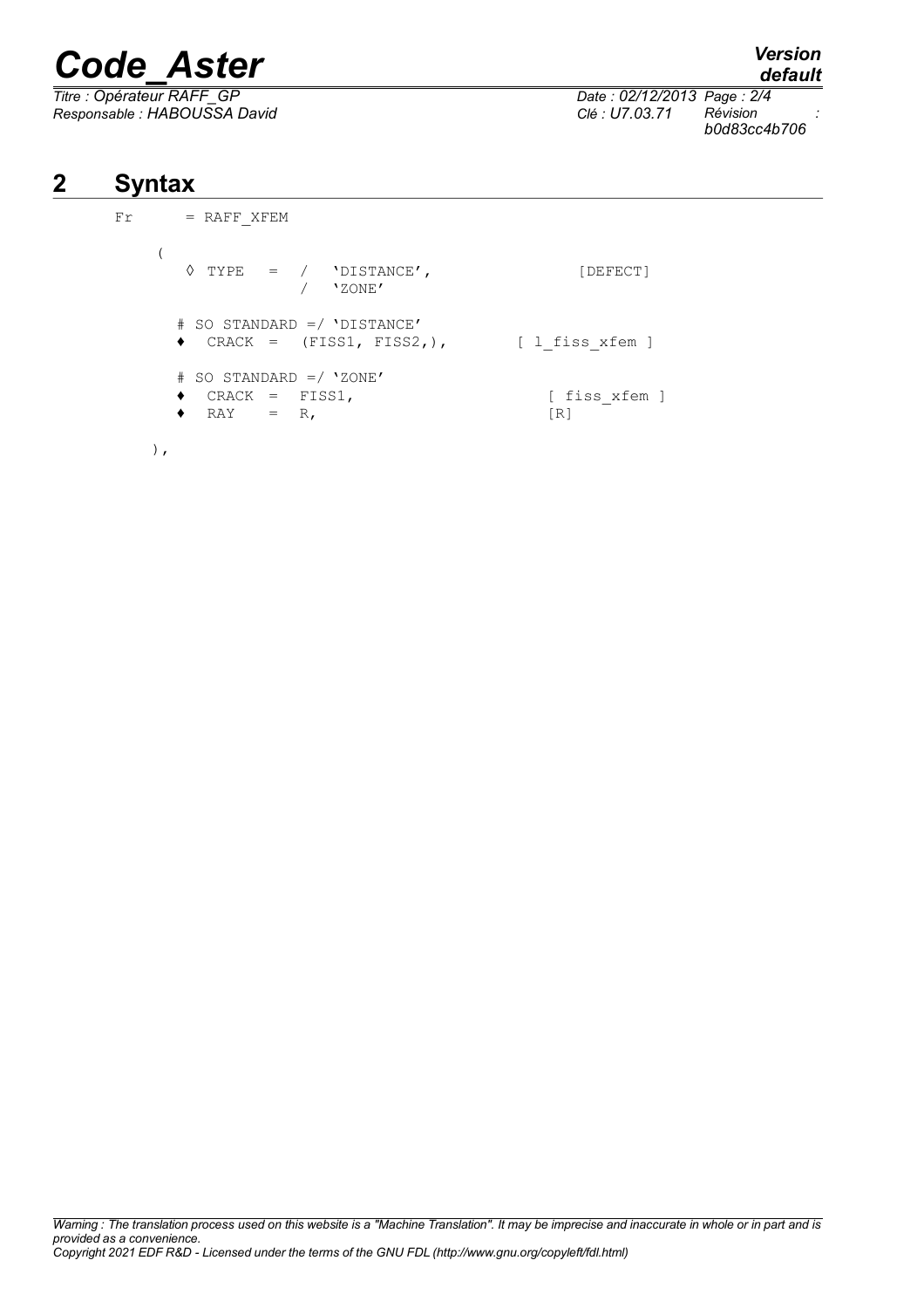# *Code\_Aster Version*

*Titre : Opérateur RAFF\_GP Date : 02/12/2013 Page : 3/4 Responsable : HABOUSSA David Clé : U7.03.71 Révision :*

*b0d83cc4b706*

# **3 Operation general**

<span id="page-2-2"></span>L'operator RAFF XFEM allows to create a field in preparation for a refinement of grid within the framework of the cracks represented by method X-FEM. The idea is to characterize the nodes or the meshs located in a zone around the bottom of crack (zone of interest). That will make it possible to refine later on the meshs close to the bottom of crack, for example to improve calculation of the rate of refund of energy.

The field created by RAFF\_XFEM can be qualified of field (or of indicator) "of error" *a priori*.

<span id="page-2-0"></span>The indicator created can be of 2 types (TYPE = 'DISTANCE' or 'ZONE').

#### **3.1 Indicator in distance**

By choosing this kind of indicator, the operator RAFF\_XFEM create a field with the nodes "of error" *a priori*. This error in each node testifies to the distance minimum of the distances to the funds of the cracks (or on surface for the interfaces).

Thus, the nodes close to the funds of cracks X-FEM (or surfaces X-FEM for the interfaces) will have a high "error". On the other hand, more the node is distant, more "the error" will be weak. This criterion is used for the software of refinement as grid, used thereafter (see for example sslp317a, b). The nodes closest to the funds of cracks will be refined in priority.

More precisely if one notes *lsn* the level set normal and *lst* the level set tangent, the field with the nodes created has as a formula:

*erreur*=−*r* where *r* is the distance:

- at the bottom of crack for the cracks:  $r = \sqrt{(lsn^2 + lst^2)}$
- with the interface for the interfaces:  $r = \sqrt{(lsn^2)}$

The values of the field are thus all negative. Very distant nodes ( *r* large) error values negative very distant from 0 and the close nodes will have ( *r* small) will have error values negative close to 0. It will be enough to say to Lobster (MACR, ADAP, MAIL) to refine the meshs where the value is largest (mathematically speaking). For that, it will be necessary to specify in MACR\_ADAP\_MAIL : USAGE\_CMP = 'RELATIVE'

One will be able is to refine a given percentage of meshs nearest to the bottom (CRIT\_RAFF\_PE), that is to say to give a value of the distance (more precisely opposite of the distance) in on this side which the meshs will be refined (CRIT RAFF ABS). For more advices, consult documentation [U2.05.02].

This indicator in distance can pose problems which we will not evoke here. This is why a second indicator, more robust, was developed.

#### **3.2 Indicator by zone (indicating binary)**

<span id="page-2-1"></span>It is the indicator **advised**.

By choosing this indicator, the operator RAFF\_XFEM create a field by mesh (field of the type map) of binary nature. The principle of this indicator is to be worth 1 in the zone to be refined (zone of interest) and 0 everywhere else. The zone of interest is in 2D a disc around the bottom of crack and in 3D a torus around the bottom of crack, characterized by the data of a ray *Rraff* .

For the interfaces, the zone of interest is a band around the interface.

More precisely : The field is initialized to 0.